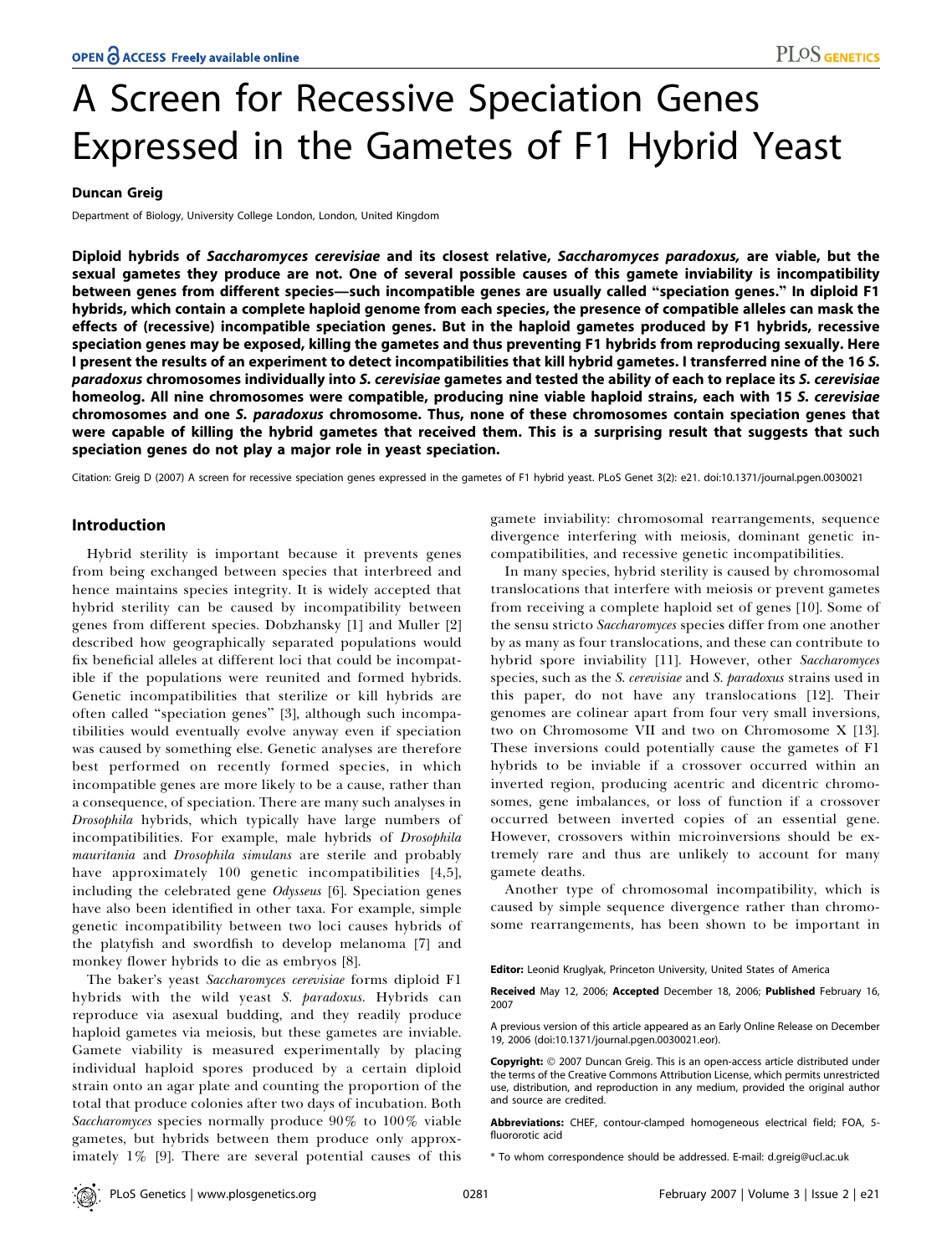## Author Summary

A species is usually defined as such because it cannot exchange its genes with other species. Closely related species may attempt to breed but be unsuccessful. A common example of this occurs when a donkey mates with a horse. The offspring of this mating is a hybrid called a mule. Mules are sterile and cannot reproduce, so donkeys and horses are maintained as distinct species—they cannot exchange genes. Understanding what makes hybrids sterile could tell us how new species originate. Instead of mules, this study examines yeast hybrids that are sterile because the sex cells (the yeast equivalent of sperms or eggs) they produce are dead. One possible reason for this is that the genes from the different species fail to work together in the sex cells, killing them. To test this idea, I replaced individual chromosomes in one species' sex cells with chromosomes from another species. Surprisingly, this did not kill the gametes, showing that the genes from one species can work fine with the genes of another. Not all the genes could be tested in this way, but nevertheless it seems likely that the death of sex cells produced by yeast hybrids is caused by something other than failure of the genes from different species to work together.

yeast hybrids. Reduced homology—sequence divergence reduces rates of homologous recombination [14]. In yeast, chromosomes must recombine with their homologs, forming chiasmata, to ensure proper meiotic segregation [15]. Thus, the reason that S. cerevisiae and S. paradoxus F1 hybrids produce inviable gametes might simply be that their chromosomes cannot recombine during meiosis because their sequences are too diverged and so they do not segregate effectively. The rare viable gametes that are produced from a hybrid meiosis are highly aneuploid, as expected if chromosomes segregate randomly, and few of their chromosomes are recombinant [16,17]. Hunter et al. [16] succeeded in increasing F1 gamete viability 10-fold by artificially increasing the rate of recombination using mutants in the mismatch repair system.

In principle, genetic incompatibilities could cause gamete inviability in yeast F1 hybrids either by affecting some aspect of gamete production, such as meiosis or sporulation, or by allowing normal gamete production but then killing the hybrid gametes once formed.

To disrupt F1 hybrid gamete production, genetic incompatibilities must be dominant, because any incompatible loci would be heterozygous in an F1 yeast hybrid. In an earlier experiment [18], we found that making diploid F1 hybrids into allotetraploids completely restored the viability of their gametes, showing that sterilizing incompatibilities were absent. We therefore concluded that dominant genetic incompatibilities are not the cause of F1 gamete inviability.

Recessive genetic incompatibilities are heterozygous in diploid hybrids and so cannot directly affect gamete production itself, but they could kill hybrid haploid gametes after they have formed. Yeast gametes are produced in the form of spores that germinate into metabolically active gametes. If unfertilized, viable gametes divide via mitosis and form colonies. In contrast to higher organisms such as Drosophila, yeast gametes express their haploid genomes, so recessive genetic incompatibilities, hemizygous in haploids, could render inviable the gametes of F1 hybrids.

This paper describes a screen to detect these types of recessive speciation genes. Individual chromosomes were first

transferred from S. paradoxus gametes into S. cerevisiae gametes, producing strains that were haploid except for a single disomic (and hybrid) pair of chromosomes. I then selected each for the loss of the native chromosome to test the ability of the foreign chromosome to substitute for it and maintain gamete viability (see Materials and Methods). In this way, I used individual chromosomes as small samples of genome and tested them for the presence of gamete-killing speciation genes.

#### Results

Nine different S. paradoxus chromosomes were transferred into S. cerevisiae gametes, where they successfully replaced their S. cerevisiae homeologs. Therefore, none of these nine chromosomes contain speciation genes that are capable, individually, of killing hybrid gametes.

#### Chromosome Transfers

I transferred Chromosomes I, II, III, VI, VIII, IX, X, XI, and XV from S. paradoxus gametes into S. cerevisiae gametes (see Materials and Methods and Figure 1). Candidate strains with the correct combination of genetic markers were initially karyotyped by PCR with species-specific primers for all possible chromosome ends from both species (64 in total; see Materials and Methods). I found that for two of the targeted chromosomes (I and IX), the first candidate strains tested were correct, whereas for other targeted chromosomes, many strains had to be screened before one with the correct karyotype was identified. The number of strains that had to be screened before the correct karyotype was found is shown in parentheses after the target chromosome number: I (one), II (18), III (eight), VI (seven), VIII (two), IX (one), X (nine), XI (four), and XV (five). The cause for rejection of all the failed candidate strains was that the PCR markers showed that other S. paradoxus chromosomes were transferred along with the targeted S. paradoxus chromosome. A linear regression found no significant relationship between the physical size of the target chromosome and the number of candidate strains that needed to be screened (regression on log-transformed values,  $r^2 = 0.14$ , 8 df,  $p = 0.32$ ). Three chromosomes were targeted, but to date no correct transfers have been identified. These chromosomes (with the number of candidates screened in parentheses) are IV (six), XIII (eight), and XIV (11). The other four chromosomes were not been targeted either because they contain genes or markers used for the transfer method (V, ura3, can1; VII cyh2) or because no suitable auxotrophic marker has been identified in which to insert URA3 (XII, XVI).

#### Chromosome Replacements

S. paradoxus Chromosome VIII spontaneously replaced its S. cerevisiae homeolog before selection was applied with the drug 5-fluororotic acid (FOA). The other eight S. paradoxus chromosomes coexisted as disomes with their homeologs until the strains were replica-plated to FOA agar, which selected for the loss of the URA3-marked native chromosome (see Materials and Methods). All then produced FOA-resistant colonies that contained 15 S. cerevisiae chromosomes and one S. *paradoxus* chromosome, as confirmed by using speciesspecific PCR markers for the chromosome ends (see Materials and Methods). The rate of FOA-resistant colony formation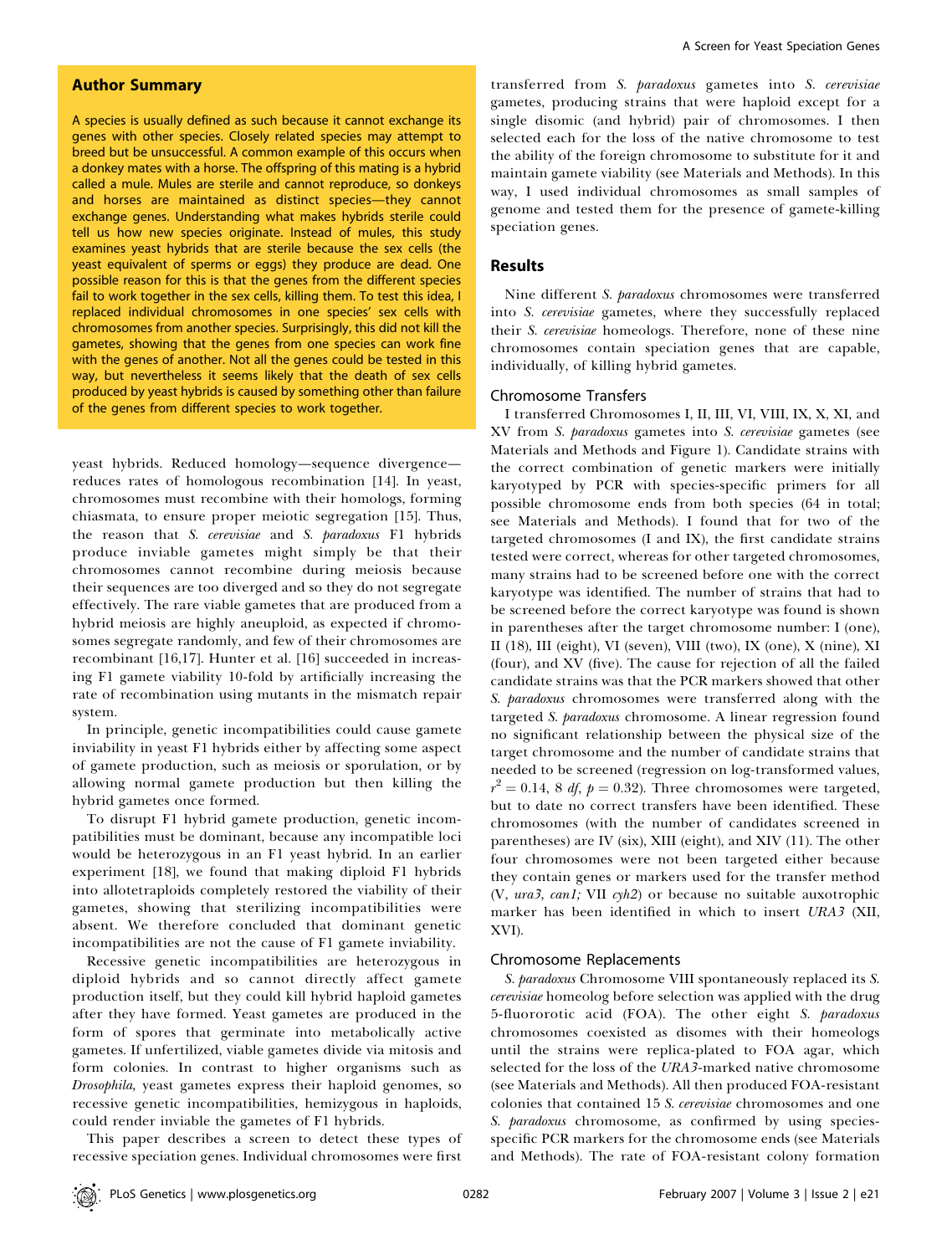

Figure 1. CHEF Gel Showing S. paradoxus Chromosome Transfers and Replacements in S. cerevisiae Gametes

Negative digital image of a CHEF gel. Replaced chromosomes are indicated by an asterisk to the left of the S. paradoxus band. S. paradoxus Chromosomes I, III, VI. and VIII are a different size than their S. cerevisiae homeologs and can be readily identified. The remaining transfers were verified by quantitative image analysis of the high-intensity band produced by the disomic chromosome (see Materials and Methods). Lanes: P, S. paradoxus YDG749; C, S. cerevisiae YDG 780; It, S. cerevisiae haploid with additional (disomic) Chromosome I transferred from S. paradoxus; Ir, S. cerevisiae haploid with Chromosome I replaced by Chromosome I from S. paradoxus; etc. doi:10.1371/journal.pgen.0030021.g001

varied greatly, presumably inversely reflecting the ability of the URA3-marked S. cerevisiae chromosome to segregate mitotically as a disome with its S. paradoxus homeolog. In order to quantify the rate, I counted the number of FOAresistant colonies formed in a 10% sample of each plate's area. The number of colonies formed is given in parentheses after the disomic chromosome number: I (309), II (eight), III (27), VI (176), IX (128), X (282), XI (one), and XV (347). Again, the size of the disomic chromosome was not an accurate predictor of the rate of FOA-resistant colony formation (linear regression on log-transformed values:  $r^2$  = 0.047, 7 *df, p*  $= 0.61$ .

#### Confirmation of Transfer and Replacement of Targeted Chromosomes by Pulsed Field Gel Electrophoresis

As described above, many candidate strains were rejected after PCR analysis of their karyotypes because they contained additional chromosomes to those targeted. Therefore, another, independent, karyotyping method was desirable as a quality control to confirm the PCR results. Pulsed field gel electrophoresis is a robust method that allows separation of the chromosomes on a gel and direct visualization of a strain's karyotype. Figure 1 shows a typical gel containing all the chromosome transfer and replacement strains. S. paradoxus Chromosomes I, III, VI, and VIII migrate in the gel at different rates to their *S. cerevisiae* homeologs and can be readily identified by the different bands they form. Thus, confirmation of the successful transfer and replacement of these targeted S. paradoxus chromosomes is easily verified (see Figure 1). S. paradoxus Chromosomes II, IX, X, XI, and XV migrate to the same band in the gel as their S. cerevisiae homeologs, so a different method is required to identify them on the gel. Transfer strains that are disomic for both species' Chromosome II, IX, X, or XI will have bands that contain twice the DNA and hence are twice as intense as those in normal S. cerevisiae. Chromosome XV migrates to the same



Figure 2. Results of Pulsed Field Gel Image Analysis

The graph shows the mean standardized band intensities (a measure of the fraction of total cell DNA) for the five targeted S. paradoxus chromosomes that comigrate to the same bands as their S. cerevisiae homeologs. The error bars represent 95% confidence intervals. Four independent replicates were produced for Chromosomes II, IX, X, and XI. Ten independent replicates were produced for Chromosome XV. Raw images of all the gels as well as a table of all the image data are included in Figures S1–S5 and Table S1.

doi:10.1371/journal.pgen.0030021.g002

band as VII, so a strain disomic for both species' XV chromosomes will have an XV/VII band that is 50% more intense than in normal S. cerevisiae. Many of these intensity differences can be detected by the naked eye ([16] and see Figure 1), but to obtain quantitative measurement of the DNA content of bands, at least four independent preparations of each strain were made, run out independently on separate gels, and analyzed using image analysis software (see Materials and Methods for details). The results of this analysis are summarized in Figure 2, and the raw images and image analysis data are presented in Figures S1–S5 and Table S1. The mean standardized intensities for normal S. cerevisiae chromosome bands II, IX, X, XI, and XV were compared to those in their respective transfer and replacement strains by one-way analysis of variance and post hoc Tukey test (see Materials and Methods). In each case, the band for the targeted transferred chromosome was significantly more intense than the same band in normal S. cerevisiae, showing that it was disomic and transfer had been successful  $(p <$ 0.001,  $n = 4$  for Chromosomes II, IX, X, and XI;  $p < 0.05$ ,  $n =$ 10, for Chromosome XV). The XV/VII band for the XV transfer strain was not found to be significantly more intense when only four preparations were analyzed because its intensity is expected to increase by only 50%, rather than by 100% for the others. Thus, six more preparations were made and analyzed to increase the statistical power of the test. The II, IX, X, and XI bands in the (FOA-resistant) chromosome replacement strains were significantly less intense than the band in each transfer strain, showing that the native chromosome had been lost and successfully replaced by the S. paradoxus chromosome. The XV chromosome replacement band was less intense than that in the XV chromosome transfer strain (Figure 2), but it was not statistically significant. However, given that the XV transfer strain formed FOA-resistant colonies at a higher rate than any other strain (see Chromosome Replacements, above) and that in all other transfer strains the first FOA-resistant colony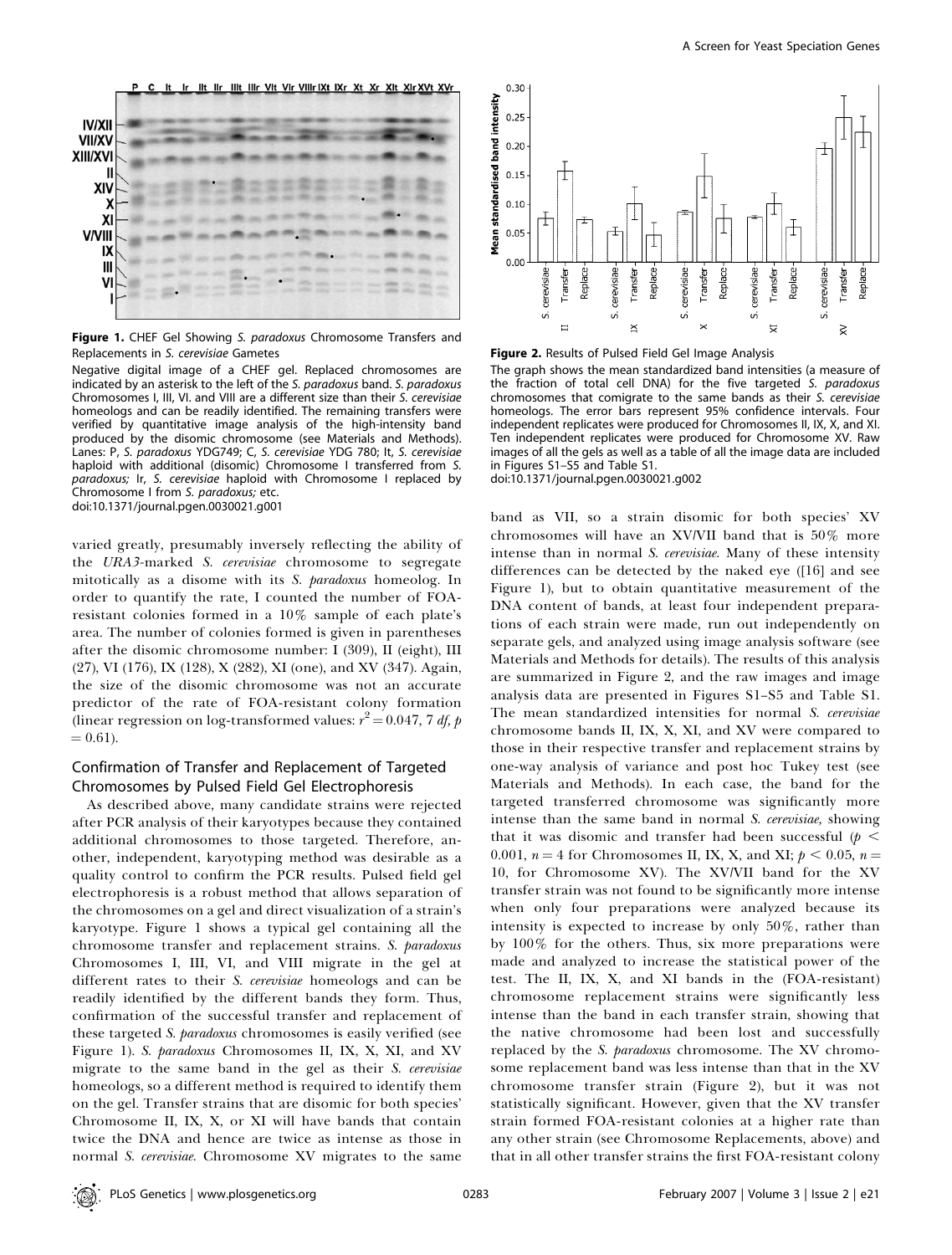tested was found to have lost the targeted native S. cerevisiae chromosome, it would be very unlikely that the XV replacement strain actually remained disomic. Rather, the lack of significant difference between the XV/VII doublets in the transfer and replacement strains probably reflects the lack of power of the test to detect the relatively small difference in intensity expected in the XV/VII band (see above).

# Test for Rogue Chromosome Transfer by Pulsed Field Gel Electrophoresis

I used the same pulsed field gels generated above to screen the transfer strains for additional (rogue) S. paradoxus chromosomes that might have been inadvertently transferred along with the targeted chromosome and also escaped the PCR screen. S. paradoxus I, VI, III, and VIII are readily identified by their size difference: none of these chromosomes were found (except in the strains in which each was targeted). All the other chromosomes except IV/XII were tested (described in Materials and Methods) to identify bands that were significantly more intense than in S. cerevisiae and that might therefore be disomic. For Chromosomes II, IX, X, XI, and XV, the brightest band identified was that of the targeted chromosomes, showing that the test successfully identifies known disomes (a positive control for the screen). For these chromosomes, the next brightest band was then identified for each strain, and the mean of four replicates was compared to the mean of the band in the four S. cerevisiae replicates by one-way analysis of variance. In no case was the brightest band significantly brighter than in normal S. cerevisiae (analysis not shown; all intensity data are presented as supplementary material). For Chromosomes V, XIV, XIII, XVI, and VII, in which no targeted transfers were successful, the mean of the brightest band was not significantly different from the mean of the band in S. cerevisiae. It is possible, but unlikely, that rogue disomes exist that escaped the PCR screen and also escaped the image analysis screen, either because their bands could not be quantified (IV and XII) or because they are in bands of two comigrating chromosomes and a third rogue does not increase the brightness sufficiently to be statistically significant with only four replicate samples (V, XIII, XVI, VII, and XV). However, the reliability of the PCR karyotype assay is ensured by the fact that the image intensity screen found no rogue chromosomes in the nine that can be identified with confidence.

#### **Discussion**

In this paper, I have shown that nine of the 16 S. paradoxus chromosomes can substitute for their S. cerevisiae homeologs without causing death of the cells that contain them. Thus, none of the nine chromosomes contain speciation genes that are capable of killing vegetative hybrid gametes.

## Estimate of Total Number of Recessive Speciation Genes Causing F1 Gamete Inviability

Assuming that the chromosomes were sampled randomly with respect to the presence or absence of incompatible genes, and if loci that have incompatible alleles are randomly distributed across the genome, then we can calculate the maximum likely number of gamete-killing speciation genes on the unsampled seven chromosomes. If there was a single speciation gene, it would more likely than not avoid

detection, because I sampled 43% of the genome, so it would have a probability of  $0.57$   $(1 - 0.43)$  of falling on a chromosome that was not tested. But the probability of six genes that are capable of killing hybrid gametes being missed falls below the 5% boundary for statistical significance  $[p = (1$  $-0.43$ <sup>6</sup> = 0.035], so we can be confident that there are between zero and five S. paradoxus genes that are incompatible with genes on the S. cerevisiae genome in such a way that they kill hybrid gametes that contain them.

# Contribution of Genes Causing Hybrid Gamete Inviability to F1 Hybrid Sterility

F1 hybrid sterility could have many possible causes, among them the gamete-killing recessive speciation genes screened for in this study. We can ask, therefore, if the sole cause of hybrid sterility was this type of genetic incompatibility, how many such genes would be required to reduce diploid F1 hybrid fertility to 1%? The simplest model for the evolution of genetic incompatibility [1,2] features two interacting genes, A and B, in two genetically identical geographically isolated populations. In one population, a new allele, a, is fixed, and in the other, a new allele,  $b$ . The evolved alleles  $a$  and  $b$  are incompatible with each other. A diploid F1 hybrid will have the genotype AaBb and will be viable and fertile if the incompatible alleles are recessive. Its gametes will have viable genotypes AB, Ab, and aB and the inviable genotype ab. So, a single recessive incompatibility can reduce fertility by no more than 25%, leaving 75% of gametes viable. To reduce fertility to 1%, the fertility of the yeast hybrid, a minimum of 16 incompatibilities are required  $[(1 - 0.25)^{16} = 1\%]$ . This is a conservative estimate assuming the most powerful form of recessive speciation gene, a two-locus completely lethal incompatibility. If incompatibilities involve more than two loci, then they will affect fewer gametes (e.g., a three-locus incompatibility would only affect 12.5% of gametes), and if incompatibilities are not completely lethal, then more would be required to have a sterilizing effect. Five incompatibilities, the maximum that could reside on the unsampled chromosomes (see Estimate of Total Number of Recessive Speciation Genes Causing F1 Gamete Inviability, above) could only reduce F1 fertility to  $24\%$  (0.75<sup>5</sup>), more than 20 times higher than the actual F1 hybrid fertility of 1%. Thus, the sterility of yeast F1 hybrids cannot be explained solely by gamete-killing speciation genes.

An important assumption of this analysis is that the nine chromosomes tested represent a random sample of the genome. In addition to the nine chromosomes transferred, three chromosomes (IV, XIII, and XIV) were targeted but were not successfully transferred. This is not surprising: transferring single chromosomes by this method relies on rare random events—transfers of whole individual chromosomes between separate nuclei—that are very unlikely for large chromosomes like those unsuccessfully targeted [19]. Another possibility, though, is that these three chromosomes could not be transferred because they contain incompatible genes. Such an incompatible allele would need to be dominant (it would be heterozygous when transferred), but it would interact with recessives on the haploid genome. In organisms that have chromosomal sex determination, such as Drosophila, such dominant–recessive interactions are thought to cause Haldane's rule (that males are more affected than females by hybrid incompatibilities) [20]. X-linked genes are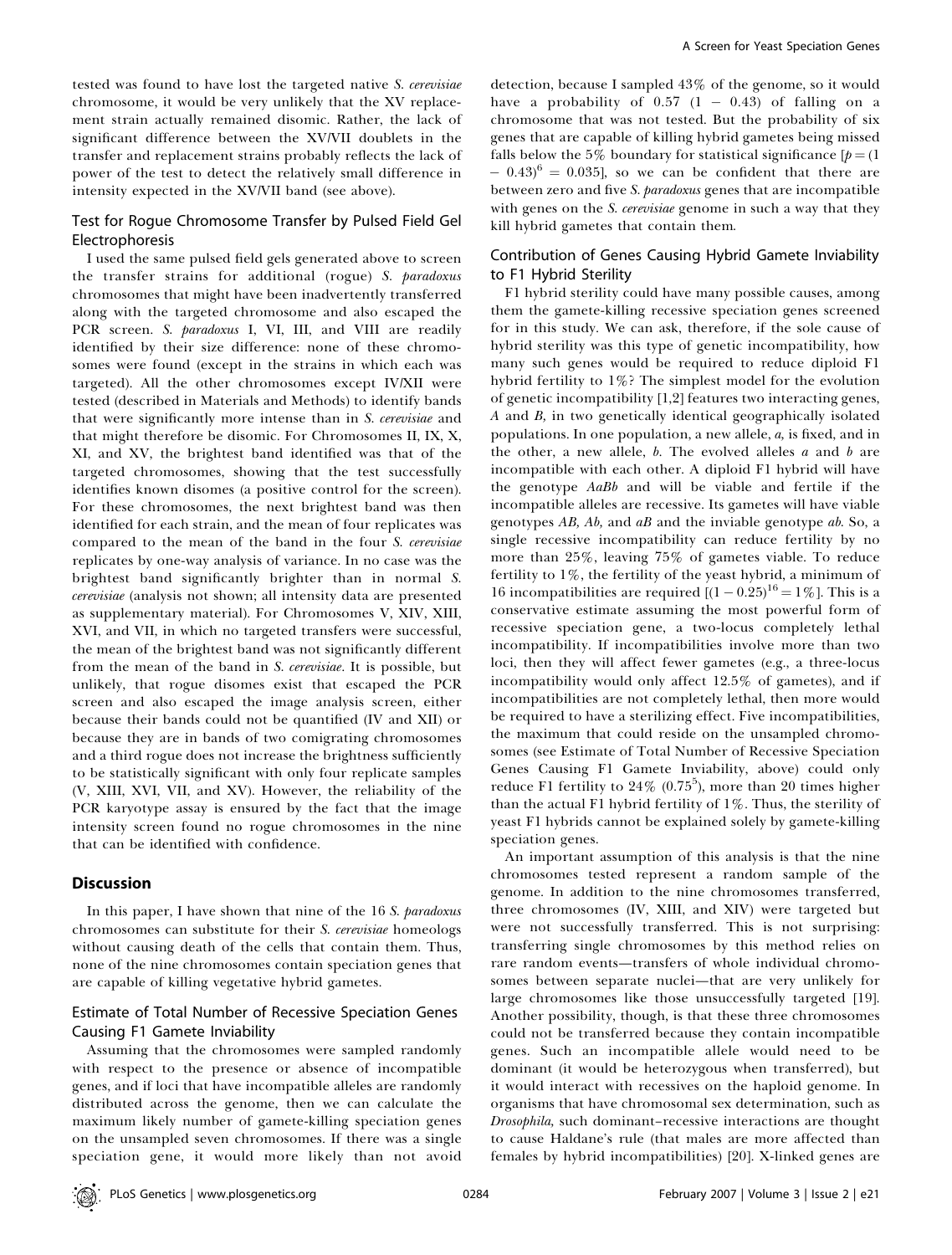hemizygous in XY males, so recessive incompatibilities on the X chromosome interact with dominant incompatibilities elsewhere. Recessive–dominant interactions are a good explanation for Haldane's rule, but they are much less common than recessive–recessive incompatibilities [20,21]. So, we would not expect to find recessive–dominant incompatibilities without also finding recessive–recessive incompatibilities. Furthermore, recessive–dominant interactions cannot contribute to yeast speciation, because yeast lacks chromosomal sex determination and yeast cells are found only as either complete diploids or complete haploids. Thus, it is reasonable to assume that the nine chromosomes transferred are a random sample and that the three unsuccessful transfers failed by chance, rather than because they were prevented by recessive–dominant incompatibilities.

## Gamete-Killing Incompatibilities That Would Not Be Detected by the Assay

Incompatibilities between loci on homeologs of the same chromosome would not be detected because whole chromosomes (containing both compatible alleles) were transferred. However, yeast has 16 chromosomes, so the chance that a given speciation gene shares the same chromosome as the locus with which it interacts is only 1:16, on average. Moreover, incompatible loci on homeologs of same chromosome could kill the gametes produced by F1 hybrids only if they were far enough apart to be unlinked (so that the ab inviable genotype could be produced in gametes), further reducing their ability to contribute to hybrid sterility. Also able to escape detection are incompatibilities that cannot kill gametes by themselves but are lethal when combined with other such incompatibilities. However, these weak speciation genes can kill only a small proportion of gametes produced from an F1 hybrid (e.g., if two incompatibilities are required to be present in a gamete to kill it, only 6.25% of gametes will inherit both, leaving 93.75% of gametes viable). Similarly, complex interactions can kill fewer hybrid gametes than simple two-locus interactions (e.g., a three-locus incompatibility would affect only 12.5% of gametes).

# Other Recessive Speciation Genes That Would Not Be Detected by the Assay

Chromosomes were transferred between mature gametes, so incompatibilities that sterilize F1 hybrids by killing their gametes only before gamete maturation would escape detection. Such incompatibilities might exist in genes expressed specifically during spore germination or even in genes expressed specifically in the late stages of meiosis and spore production, because after meiosis I, many loci can be considered hemizygous and thus recessive incompatibility could be exposed. However, this group of genes is expected to be very small compared to all the genes required for vegetative growth, so there is no reason to expect to find many incompatibilities in germination if none are found in vegetative growth. Finally, genetic incompatibilities that reduce fitness but do not actually kill gametes can still contribute to speciation. F1 hybrid fertility would not be affected (because gametes would be viable, if unfit), but the low fitness of the resulting F2 hybrids could reduce their reproductive potential, contributing to reproductive isolation. Likewise, recessive incompatibilities that are only expressed in diploids, such as genes involved in meiosis,

would not affect the fertility of F1 hybrids but, when homozygous in F2 hybrids, could render them sterile or inviable (hybrid breakdown).

#### **Conclusions**

These results show that recessive Dobzhansky–Muller speciation genes are unlikely to be responsible for killing the gametes produced by S. paradoxus–S. cerevisiae F1 hybrids. While some types of recessive speciation genes cannot be detected by the assay used here, these are expected to be either rare or to kill only a small proportion of the gametes produced by F1 hybrids or only affect F2 hybrids. Thus, recessive speciation genes, if they exist at all, are surprisingly rare and are unlikely to be the major reason that the gametes produced by F1 hybrids are inviable.

So why are yeast F1 hybrids sterile? The most likely explanation is that of Hunter et al. [16], who showed that deleting the mismatch repair gene MSH2 increased hybrid fertility 10-fold. They proposed that yeast hybrid sterility was caused by the failure of diverged homeologous chromosomes to recombine in meiosis, in part because of the action of the mismatch repair system. This failure leads to mis-segregation, lost chromosomes, and inviable aneuploid gametes [14,15,22]. The genomes of S. cerevisiae and S. paradoxus are about 15% diverged [23]. Recent work has shown that very low levels of divergence can also affect fertility [24,25]. Thus, it is likely that simple DNA sequence divergence is the major cause of sterility in F1 hybrids formed between S. cerevisiae and S. paradoxus.

# Materials and Methods

Chromosome transfer and replacement. The method was based on that of Chambers et al. [22] and Nilsson-Tillgren et al. [26] and uses a  $kar1-A13$  mutation [27] that prevents chromosome fusion after mating but allows individual chromosome transfer between nuclei [19]. S. cerevisiae strain YDG 780 (alpha, ura3-d, cyh2r, can1r kar1- $\Delta$ 13), which is isogenic with S288c, was used to generate strains with different nutritional auxotrophies marking specific target chromosomes (see Protocol S1). These strains were allowed to mate overnight on YEPD agar with S. paradoxus haploid YDG 749 (ho, MATa, ura3), which is isogenic with  $\hat{N}17$  [28]. The mated cells were replica-plated to SC agar containing cycloheximide (3 mg/L) and canavanine (60 mg/ L), to select against S. paradoxus haploids and hybrid diploids, and lacking the specific nutrient needed because of the auxotrophic marker on the target chromosome, to select for complementation of that marker by transfer of the wild-type S. paradoxus chromosome. Strains identified as disomic for the target chromosome (see Results and Protocol S1) were replica-plated to FOA-agar selecting for the loss of the URA3-marked S. cerevisiae target chromosome.

Verification of chromosome transfer. The complete chromosome complement of candidate strains was determined by PCR with species-specific primers for all possible chromosome ends from both species (64 in total; see Protocol S1 for primer sequences). Strains containing the correct chromosomes were then verified physically using pulsed field gel electrophoreses as described previously [16]. Transfer and replacement of Chromosomes I, III, VI, and VIII were confirmed visually; these chromosomes migrate differently on the gel according to which species they are from (see Figure 1 and Results). Transfer of the other five chromosomes was confirmed by quantitative measurement of the appropriate band intensity using the gel analysis plugin for the open source software ImageJ (Imaging Processing and Analysis in Java; http://rsb.info.nih.gov/ij). Bands of disomic chromosomes are much brighter than those of monosomic chromosomes. Four independent pulsed field gel preparations were made from each strain. Lanes were standardized by dividing the intensity of the target chromosome band by the sum of all the band intensities in the same lane except for the IV/XII band, which varies because of spontaneous changes in rDNA tandem repeat number. The mean of the four standardized intensities of the chromosome band of interest was then compared to the mean of the four